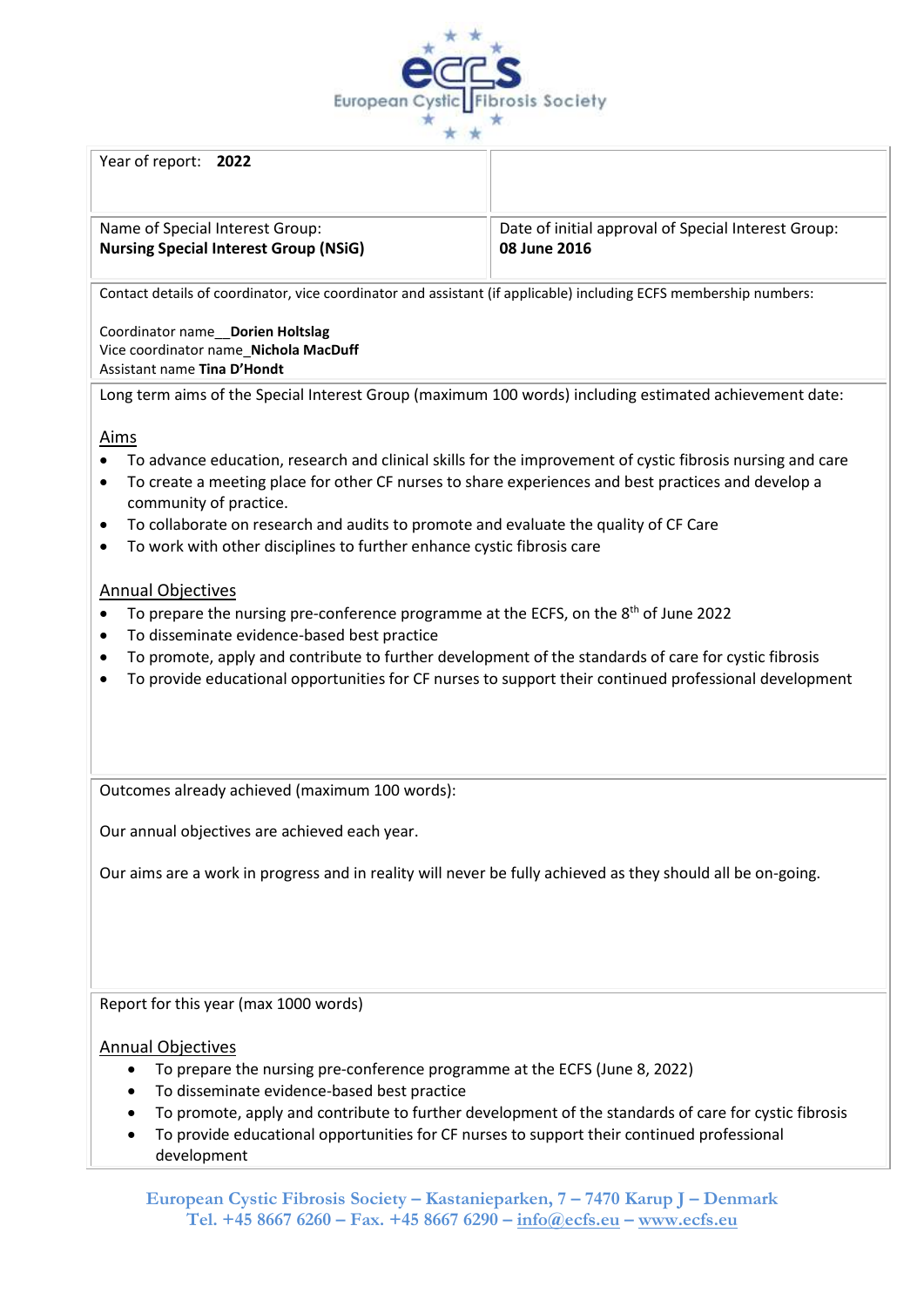

Our current membership sits at 194. This number fluctuates slightly each year but has been consistently above 150 for the last few years. We are looking to increase membership numbers in the following ways:

- A regular Newsletter with updates and information of upcoming educational events and opportunities.
- Regular emails to our membership with information about the conference
- Regular surveys to ascertain what members want from their NSIG committee and what topics they would like to hear about at the NSIG study day

We are happy that we were able to hold an online edition of the NSIG day in 2021 during the pandemic. A half-day session for the membership was held on 9<sup>th</sup> of June. There was about 40 attendees. The main topics were "Kaftrio access" and "Remote control tele-medicine". For 2022, we are preparing a normal pre-conference day, in Rotterdam.

Because of the pandemic, there has been less contact with the NSiG membership. That means also that there was no opportunity for proper elections. Nonetheless, there have been some changes in positions of the committee with the result that the whole committee has been renewed. The committee will make arrangements for prober elections to be held in the following years.

| Position  | 2020                  | 2021                    | 2022                         |  |
|-----------|-----------------------|-------------------------|------------------------------|--|
| Chair     | Nichola MacDuff       | Nichola MacDuff         | Dorien Holtslag              |  |
| Vice      | <b>Yulia Gendler</b>  | Dorien Holtslag         | <b>Nichola MacDuff (will</b> |  |
|           |                       |                         | step down)                   |  |
| Secretary | Angela Röst           | Angela Röst             | <b>Esperie Burnet</b>        |  |
| Treasurer | <b>Annick Lacroix</b> | <b>Annick Lacroix</b>   | Tina D'Hondt                 |  |
| Member    | Sylvia Rodriguez      | <b>Esperie Burnet</b>   | Cassandra Sheppard           |  |
| Member    | Majda Ostir           | <b>Majda Ostir</b>      |                              |  |
| Member    |                       | <b>Sylvia Rodriguez</b> |                              |  |

Members of our committee currently have representation on the following :

- ECFS Scientific Committee (Esperie Burnet)
- ECFS Education Committee (Nicky MacDuff)
- ECFS Standards of Care Committee (Nicky MacDuff)

#### Aims for the coming year

- Engage with the education committee to provide more for nurses on the platform
- Encourage greater participation in the main conference from nursing colleagues
- Encourage collaboration in research across Europe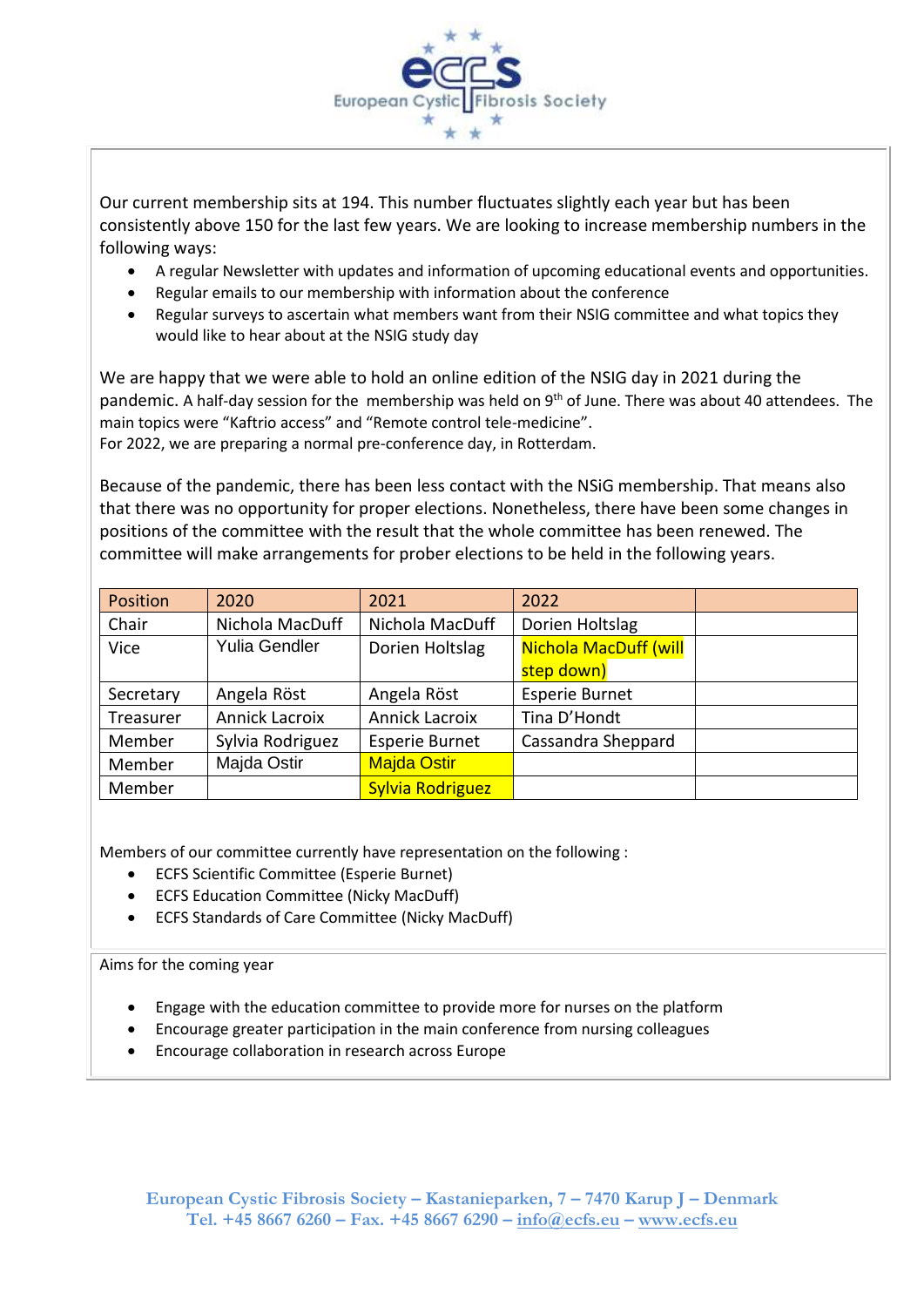

Summary (maximum 100 words):

2021 has been a year with many challenges due to the ongoing pandemic. The prospect for 2022 is to normalize the contact with our membership during the ECFS conference in June in Rotterdam. We are hopeful to meet our European colleagues again to hear from them personally what their wishes are concerning the work of the NSiG. We will continue to engage with the membership in order to provide new opportunities for discussion and professional development.

Breakdown of expenses (please include total amount received as well as expenditure and, if applicable, the outstanding balance (Euros)):

No Expenses incurred in 2021 In December 2021 we had €13.147,- on our account.

For 2022 at the conference in Rotterdam

The ECFS Conference 2022 in Rotterdam will be "live" and so we will spend €2250,- for catering and €526,- for round tables.

We will offer one travel grant (€500). Criteria for selection have been written and are on the NSIG web page. Total amount requested for 2022 : €500,- + expenses for the room, round tables and catering at the conference.

Budget amount requested for next year (please give the amount in Euros and the year):

For 2023 we would like to offer one travel grant (€500,-) and as well a

- Poster Award €500.-.
- Innovation Award €500,-

Total amount requested for 2023: 3 x €500,- + expenses for the room and catering during the conference : €3,000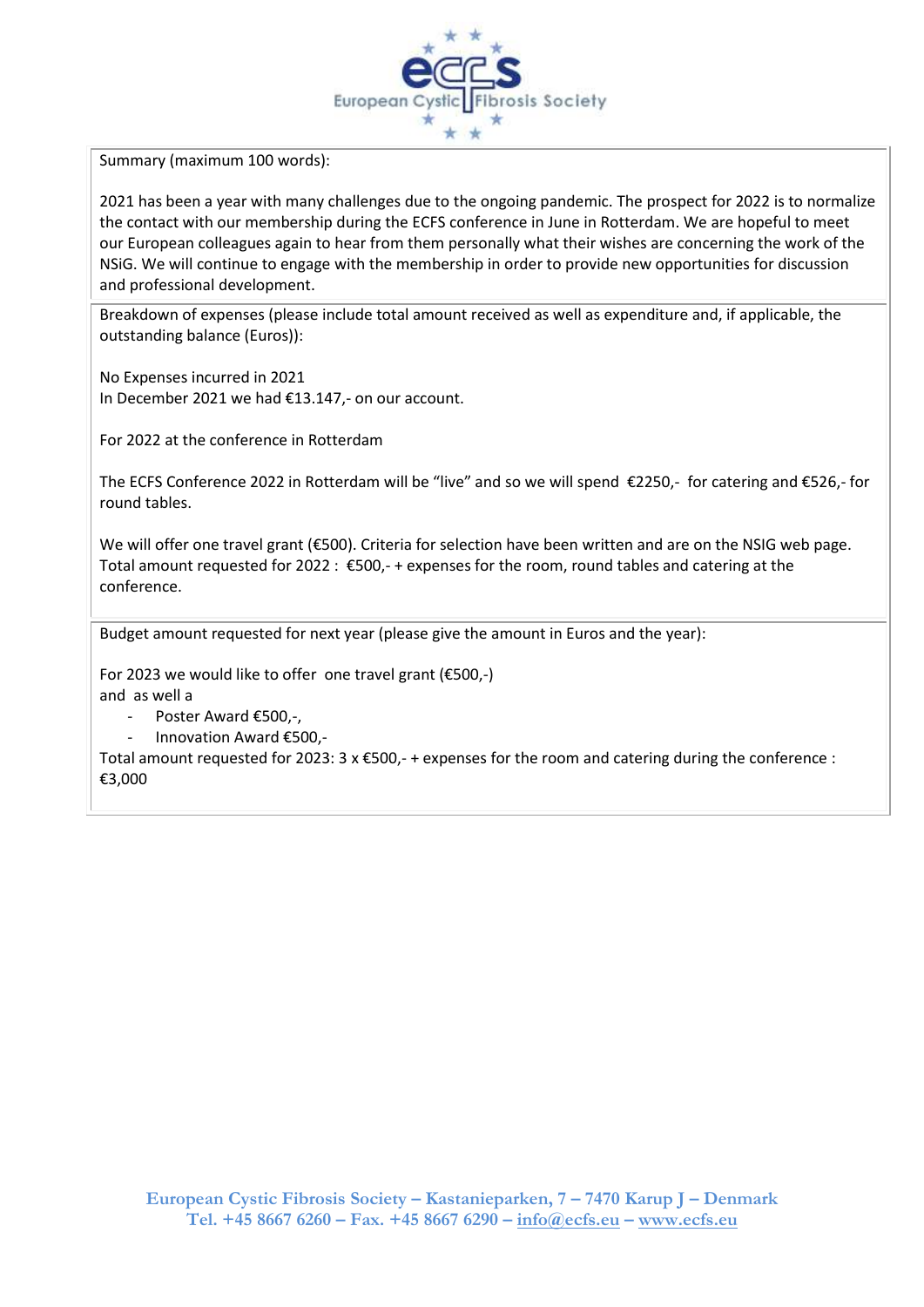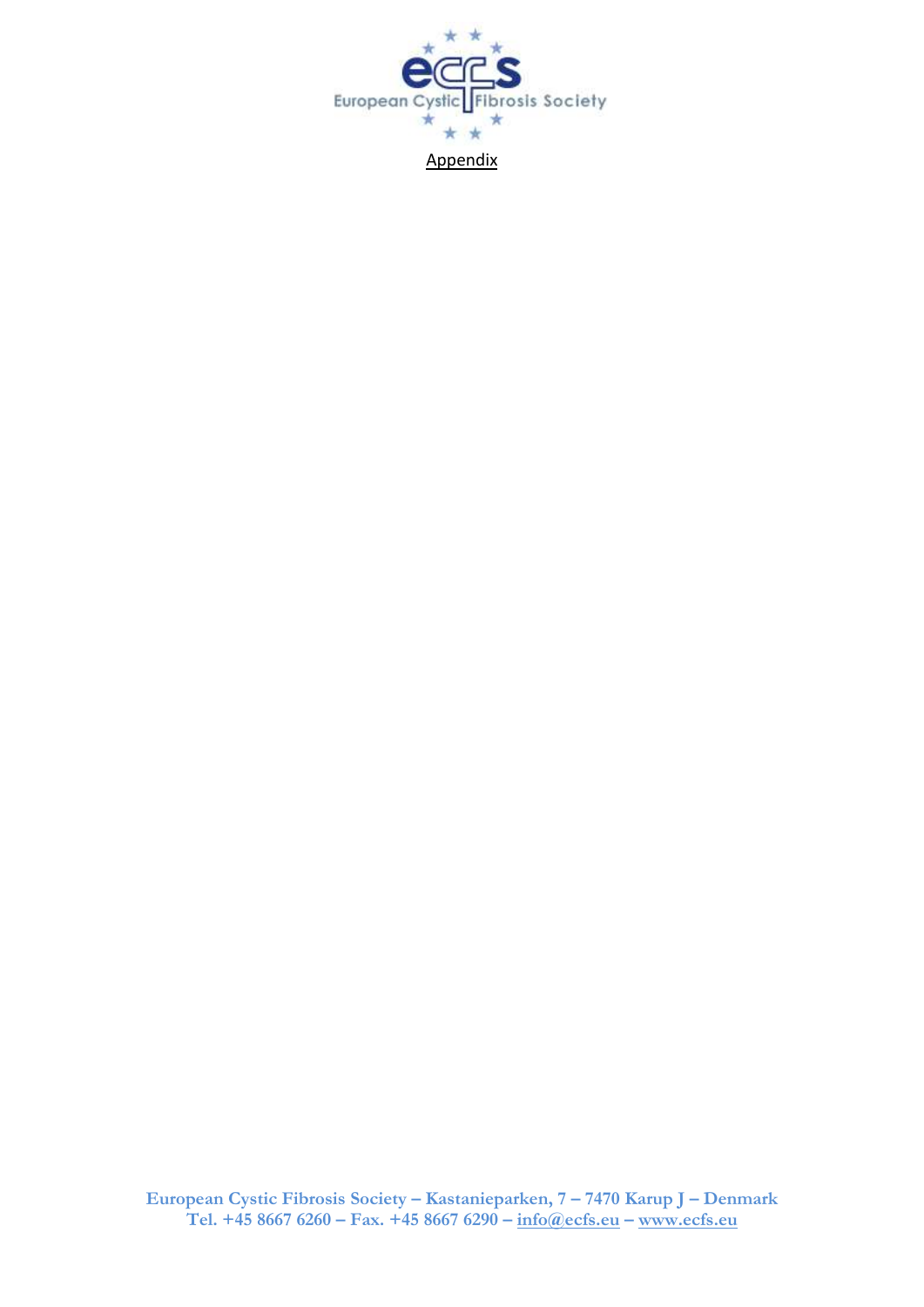

Please provide us with a list of all current members (name, professional title, email address and ECFS membership numbers):

a.tiesinga@umcg.nl Abbey.Kingston\_Burke@ccdhb.org.nz alan.peres.uk@gmail.com alex.walls@nhs.net alimehidid@yahoo.fr Alison.Claydon@uhl-tr.nhs.uk alison.prosser@wales.nhs.uk Amanda.Friend@uhs.nhs.uk amymsexton@aol.com an.carton@uzgent.be anmorel@orange.fr Ann.Raman@UZGENT.be anna.nyberg@akademiska.se ashoshi@hadassah.org.il Berengere.guillaume@chrcitadelle.be bernadette.Donaghy@uhl-tr.nhs.uk brigitte.masseline@chu-rouen.fr c.dekiviet@umcutrecht.nl c.kolpa@erasmusmc.nl carodommerby@hotmail.com cat\_pdrn@hotmail.com catharineverleye@hotmail.com cathy.mckenny@ouh.nhs.uk christine.evans@heartofengland.nhs.uk Christine.VandeKerkhove@uzbrussel.be Cindy.Ruelens@uzleuven.be cjmckenny@gmail.com collardclaire18@gmail.com Coord-Muco.DI@erasme.ulb.ac.be corina.kohli@ksa.ch courtney.munro@rch.org.au creisinho@esenf.pt d.holtslag@mumc.nl daniel.office@nhs.net diane.mckenna@uhsm.nhs.uk dupontcochin@gmail.com Eefje.Gerritsen@radboudumc.nl el.williams@alfred.org.au elinor.burrows@alderhey.nhs.uk elyssawilliams@hotmail.com emma.franks3@sky.com emmsandiwan@aol.com engelenster@gmail.com esperieburnet@gmail.com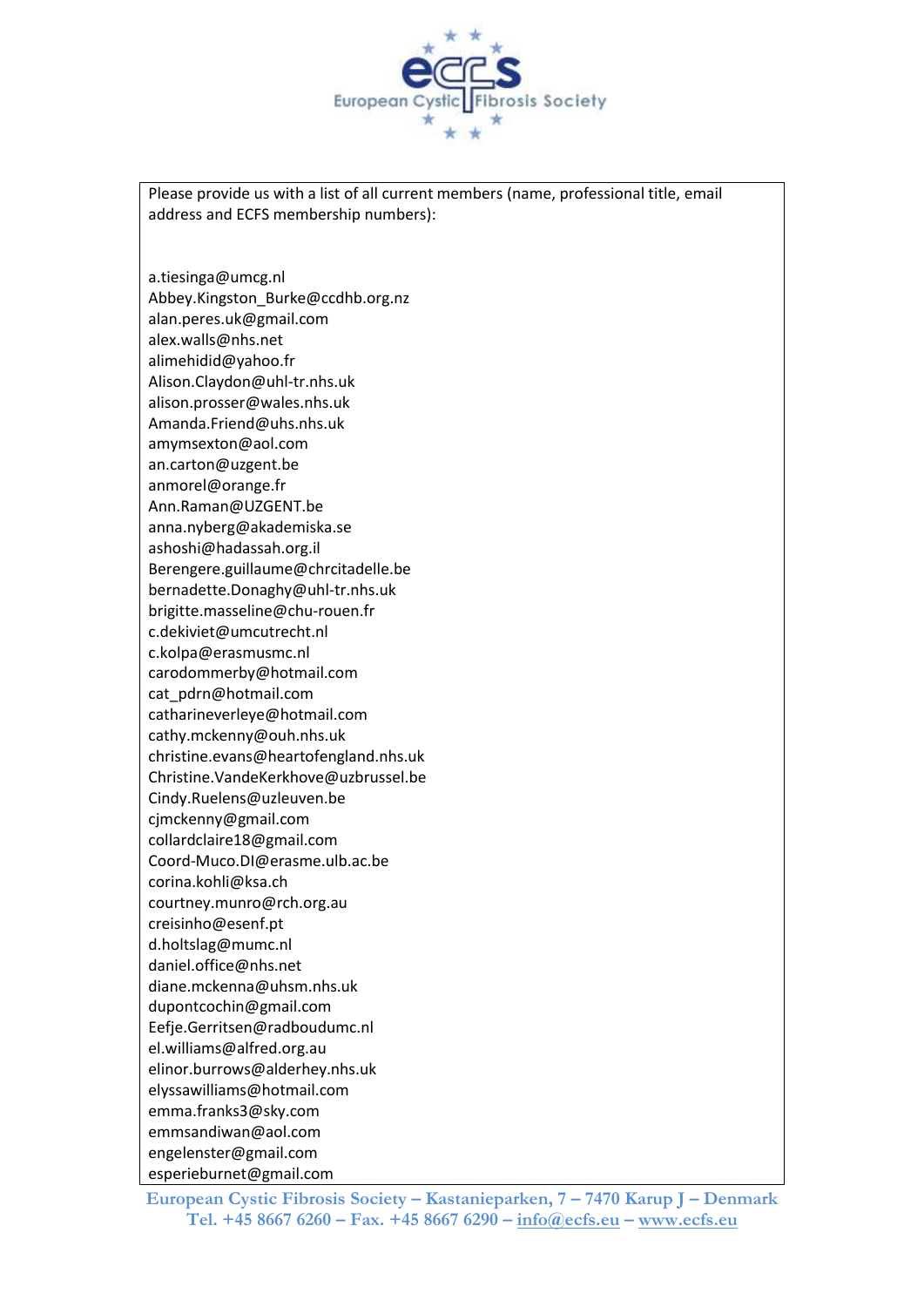

esther.wright@belfasttrust.hscni.net f.cuppen@long.umcn.nl F.Finlayson@alfred.org.au fabio.traversa@live.com fatima.azambujo@gmail.com Fatima.zambujo@hsm.min-saude.pt francoise.delacollette@chrcitadelle.be francoisedelacollette@hotmail.com gemma-conroy@sky.com Glynis.davison@nuh.nhs.uk gordana.novicic@usb.ch grainne.woodward@uhs.nhs.uk gramel5@web.de grays@musc.edu h.paalvast@hagaziekenhuis.nl harbinder.sunsoa@nhs.net hassani\_amale@yahoo.fr heather.elwers@uhsm.nhs.uk Hilde.Stevens@uza.be i.bon@amsterdamumc.nl i.heeres@erasmusmc.nl Inge.Bergsma-deGuchteneire@radboudumc.nl irmathor@rm.dk isabelle.brillant@chru-strasbourg.fr isabelle.duperray@laposte.net isabelle.huart@chuv.ch isabelle.tellier.hsj@ssss.gouv.qc.ca ivideira9@gmail.com izidor.kos@gmail.com j.francis@rbht.nhs.uk jason.witts@porthosp.nhs.uk jbirchal@ulb.ac.be jemmajones01@hotmail.co.uk jennifer.kinsfather@hsc.utah.edu jlgoggin@ucsd.edu joan.maye@cuh.ie jonathan.lee@wales.nhs.uk jorunn.homme@icloud.com judi.maddison@uhs.nhs.uk julliang@stanfordhealthcare.org june.jacob@viha.ca k.henney@rbht.nhs.uk k.j.kroon@umcg.nl kaireng@aol.com karijako@rm.dk karin.haider@kssg.ch Kathy.Chapman@hnehealth.nsw.gov.au katy.redmond@nhs.net knust@webspeed.dk kristel.bjorkman@skane.se kristine.colpaert@uzleuven.be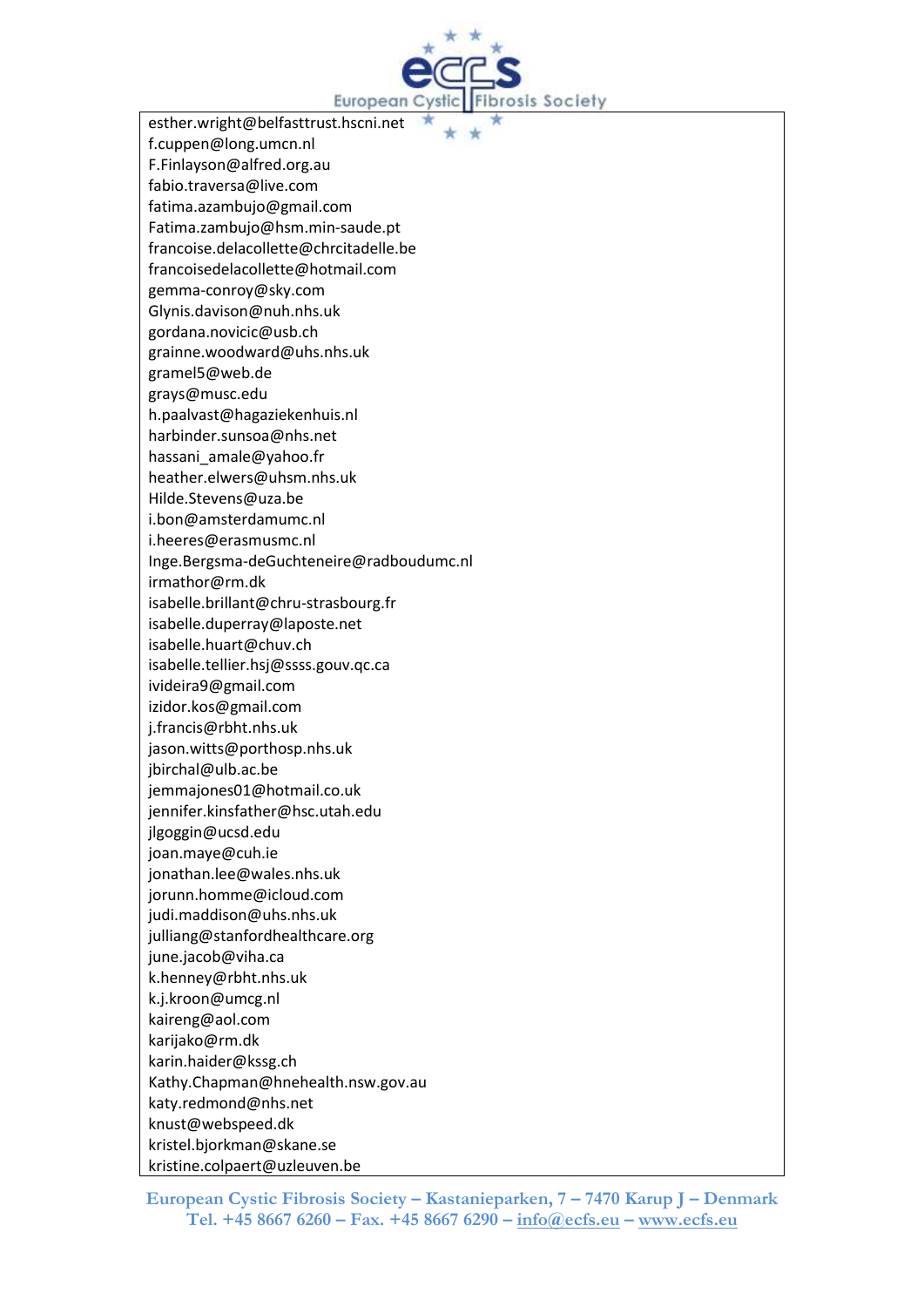

kwalkerrn70@yahoo.com l.vanderschaaf@amsterdamumc.nl lara.desimone@kispisg.ch laura.clifford@uhbristol.nhs.uk laura.moyens@uzleuven.be Laurence.Mioranza@chuv.ch leengovaerts@hotmail.be lesleymack8@gmail.com lianne.lund@gmail.com lindseygillgrass@btinternet.com linklas@gmail.com liz\_hart@hotmail.co.uk lonehenr@rm.dk louise.true@regionh.dk lucia.eichhorn@luks.ch lut.nieuwborg@erasme.ulb.ac.be lydia.eisenmann@ksa.ch m.a.kruijswijk@umcutrecht.nl m.m.m.vanoirschot-vandeven@umcutrecht.nl m.smink@hagaziekenhuis.nl m.vanbrederode@amsterdamumc.nl majbritt.presfeldt@regionh.dk Majbritt.presfeldt@rh.regionh.dk majda.ostir@kclj.si Malene.l.skei@hnt.no margarida.bonanca@hsm.min-saude.pt marianne.lund@lyse.net mark.butler@bartshealth.nhs.uk martina.gfeller@insel.ch meike.delarche@viforpharma.com mettpehn@rm.dk michael.blyth123@btinternet.com Michaela.Semmler@insel.ch michelle.tabberner@bch.nhs.uk mmsbona@gmail.com monicasilvacresci@hotmail.com monika.waskiewicz@uza.be mosilva@bps.gub.uy mucojette@uzbrussel.be n.kok@erasmusmc.nl nadege.gabent@hcuge.ch nathalie.buyck@uzbrussel.be nele.duplacie@uzleuven.be nichola.macduff@nhs.net nicky\_79gl@yahoo.it nicoleta.popa@opbg.net noregan@tcd.ie p.rebers@erasmusmc.nl paerke@hotmail.com pamsmits850@hotmail.com patrizia.bevilacqua@quartierbleu.ch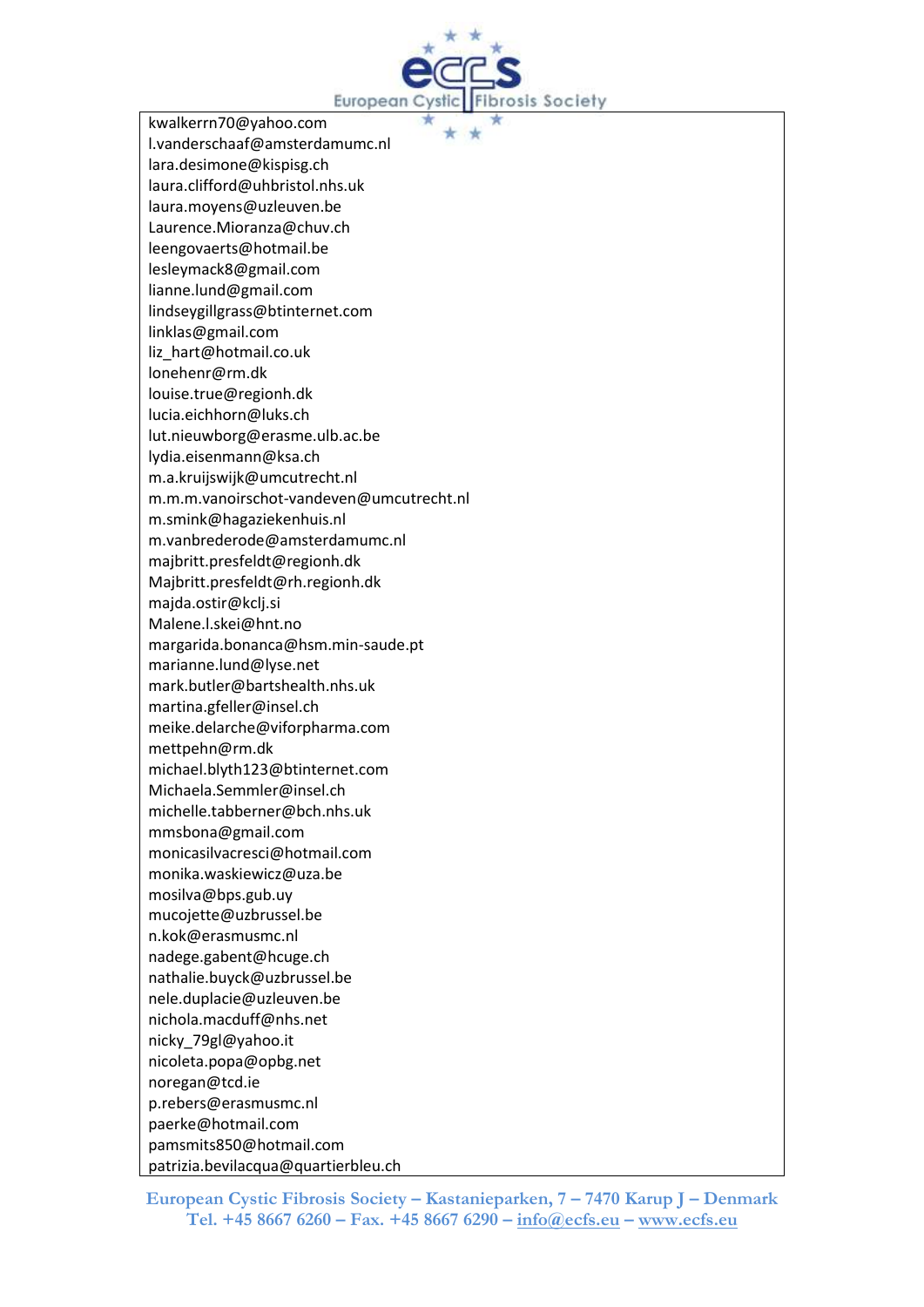

paulinesingleton64@yahoo.co.uk princesabolas@gmail.com ps84\_10@hotmail.com r.boden@mumc.nl r.lub@amsterdamumc.nl p.rebers@erasmusmc.nl renild.daelemans2@skynet.be research.longziekten@erasmusmc.nl Rikke.bjolde.nielsen@regionh.dk rosacastelaorodrigues@gmail.com ruth.davies@heartofengland.nhs.uk s.kearns@st-vincents.ie s.madge@rbht.nhs.uk s.moledina2@rbht.nhs.uk S.Schotman@umcutrecht.nl s.tanner@amsterdamumc.nl samantha.bull@sch.nhs.uk Sara.StockerHerold@kssg.ch sent shorttcathy@gmail.com signsoen@rm.dk silvia.rodriguezt@sjd.es simon.e.robinson@btinternet.com smarguerita@hotmail.com sofia.backman@gmail.com sonja.ettlin@luks.ch suerichter@ntlworld.com susanne.luechow@regionh.dk sylleviabona@gmail.com terez85@yahoo.com tessa.hodson@uhs.nhs.uk tgs@landspitali.is thebolands@msn.com thomas.kurowski@usz.ch Tina.Dhondt@uzbrussel.be tomnbex@aol.com tottta@virgilio.it umeesrn@aol.com ursula.rohr@kispi.uzh.ch uxaksb@ous-hf.no uxjomm@ous-hf.no uxllhu@ous-hf.no valerie.durand@hcuge.ch vanessa\_moore@health.qld.gov.au velezj@wcmc.com wided.azaiz@aphp.fr yordanosdk@gmail.com yulia.gendler@gmail.com

yung-chun.chou.chum@ssss.gouv.qc.ca